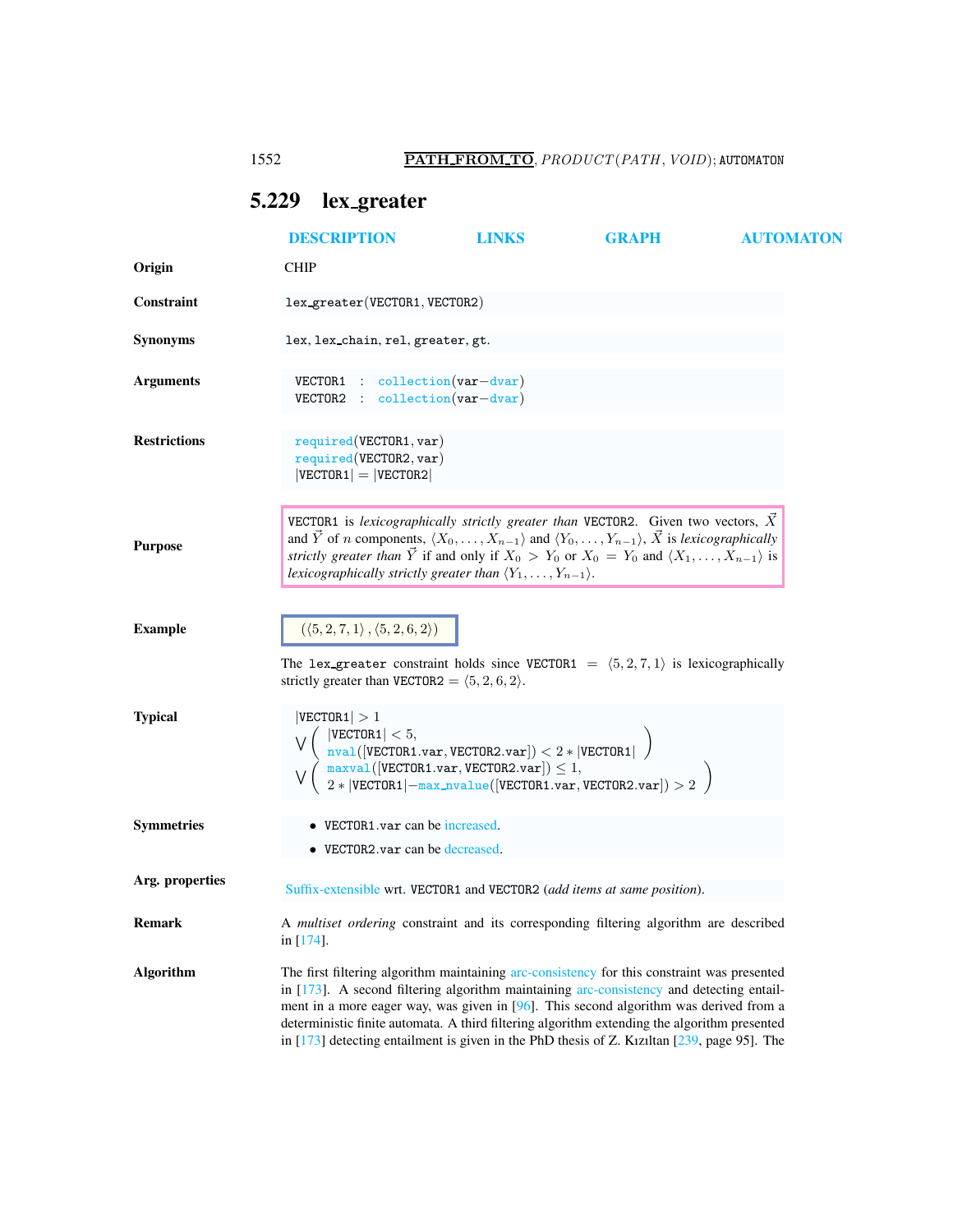previous thesis [239, pages 105–109] presents also a filtering algorithm handling the fact that a given variable has more than one occurrence. Finally, T. Frühwirth shows how to encode lexicographic ordering constraints within the context of CHR [175] in [176].

Reformulation The following reformulations in term of arithmetic and/or logical expressions exist for enforcing the *lexicographically strictly greater than* constraint. The first one converts  $\vec{X}$ and  $\vec{Y}$  into numbers and post an inequality constraint. It assumes all components of  $\vec{X}$  and  $\vec{Y}$  to be within [0,  $a - 1$ ]:

$$
a^{n-1}Y_0 + a^{n-2}Y_1 + \dots + a^0Y_{n-1} < a^{n-1}X_0 + a^{n-2}X_1 + \dots + a^0X_{n-1}
$$

Since the previous reformulation can only be used with small values of  $n$  and  $a$ , W. Harvey came up with the following alternative model that maintains arc-consistency:

 $(Y_0 < X_0 + (Y_1 < X_1 + (\cdots + (Y_{n-1} < X_{n-1} + 0) \dots))) = 1$ 

Finally, the *lexicographically strictly greater than* constraint can be expressed as a conjunction or a disjunction of constraints:

$$
Y_0 \le X_0 \quad \wedge
$$
  
\n
$$
(Y_0 = X_0) \Rightarrow Y_1 \le X_1 \quad \wedge
$$
  
\n
$$
(Y_0 = X_0 \land Y_1 = X_1) \Rightarrow Y_2 \le X_2 \quad \wedge
$$
  
\n
$$
\vdots
$$
  
\n
$$
(Y_0 = X_0 \land Y_1 = X_1 \land \dots \land Y_{n-2} = X_{n-2}) \Rightarrow Y_{n-1} < X_{n-1}
$$
  
\n
$$
Y_0 < X_0 \quad \vee
$$
  
\n
$$
Y_0 = X_0 \land Y_1 < X_1 \quad \vee
$$

$$
Y_0 = X_0 \wedge Y_1 = X_1 \wedge Y_2 < X_2 \quad \vee \quad \vdots
$$

$$
Y_0 = X_0 \wedge Y_1 = X_1 \wedge \dots \wedge Y_{n-2} = X_{n-2} \wedge Y_{n-1} < X_{n-1}
$$

When used separately, the two previous logical decompositions do not maintain arc-consistency.

Systems [lex](http://www.emn.fr/z-info/choco-solver/tex/documentation/choco-doc.pdf) in [Choco](http://choco.emn.fr/), [rel](http://www.gecode.org/doc/3.7.0/reference/group__TaskModelIntRelInt.html) in [Gecode](http://www.gecode.org/), lex [greater](http://www.g12.cs.mu.oz.au/minizinc/downloads/doc-1.4/mzn-globals.html#lex_greater) in [MiniZinc](http://www.g12.cs.mu.oz.au/minizinc/), lex chain in [SICStus](http://www.sics.se/sicstus/).

<span id="page-1-0"></span>Used in lex\_chain\_greater.

See also common keyword: cond\_lex\_greater, lex\_between, lex\_chain\_greatereq, lex chain less, lex chain lesseq *(lexicographic order)*.

implies: lex different, lex greatereq.

implies (if swap arguments): lex\_less.

negation: lex lesseq.

system of constraints: lex\_chain\_greater.

Keywords characteristic of a constraint: vector, automaton, automaton without counters, reified automaton constraint, derived collection.

constraint network structure: Berge-acyclic constraint network.

constraint type: order constraint.

filtering: duplicated variables, arc-consistency.

heuristics: heuristics and lexicographical ordering.

symmetry: symmetry, matrix symmetry, lexicographic order, multiset ordering.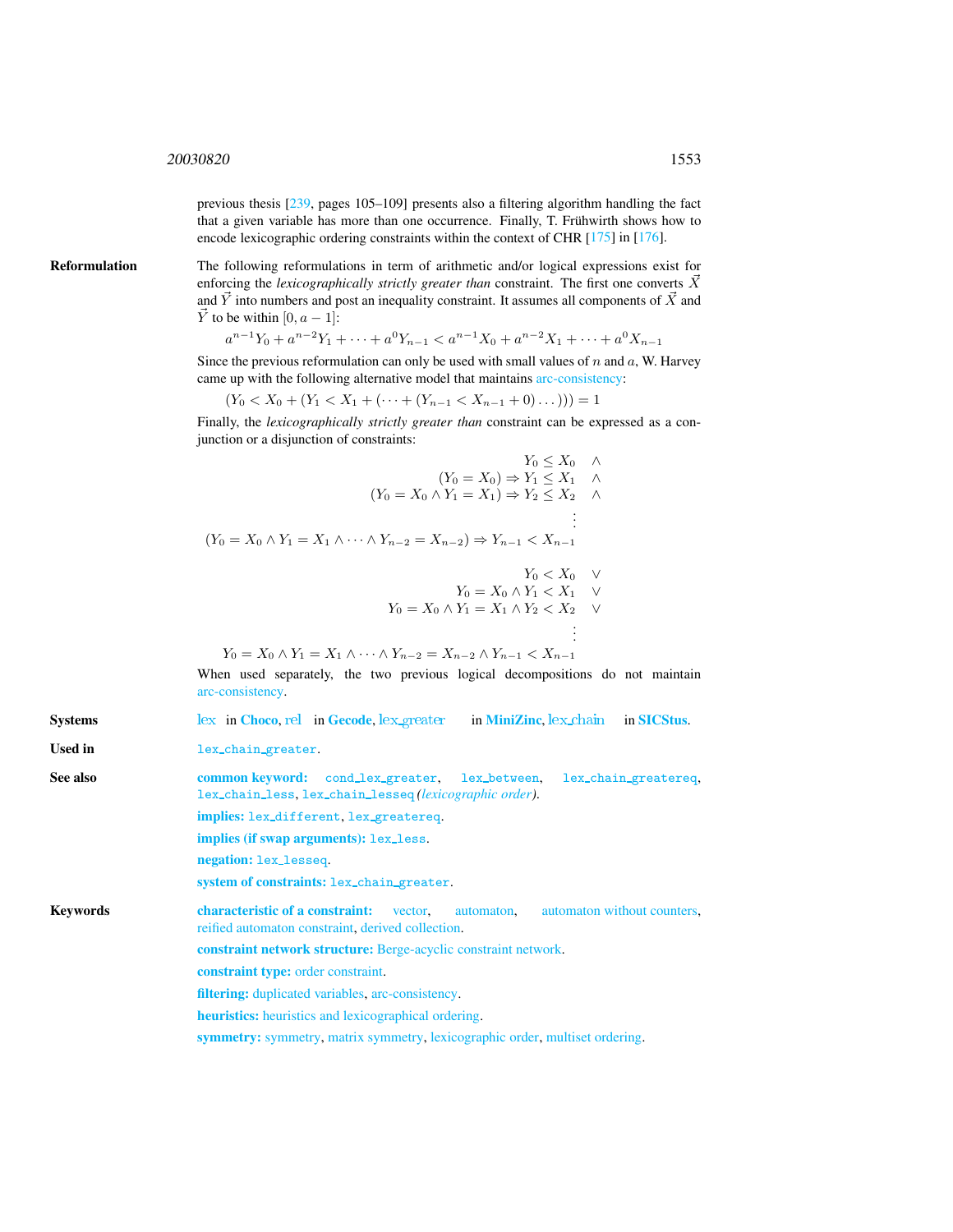

Graph model Parts (A) and (B) of Figure [5.488](#page-2-1) respectively show the initial and final graph associated with the Example slot. Since we use the PATH\_FROM\_TO graph property we show the following information on the final graph:

- The vertices, which respectively correspond to the start and the end of the required path, are stressed in bold.
- The arcs on the required path are also stressed in bold.



<span id="page-2-1"></span>Figure 5.488: Initial and final graph of the lex greater constraint

The vertices of the initial graph are generated in the following way:

• We create a vertex  $c_i$  for each pair of components that both have the same index  $i$ .

<span id="page-2-0"></span>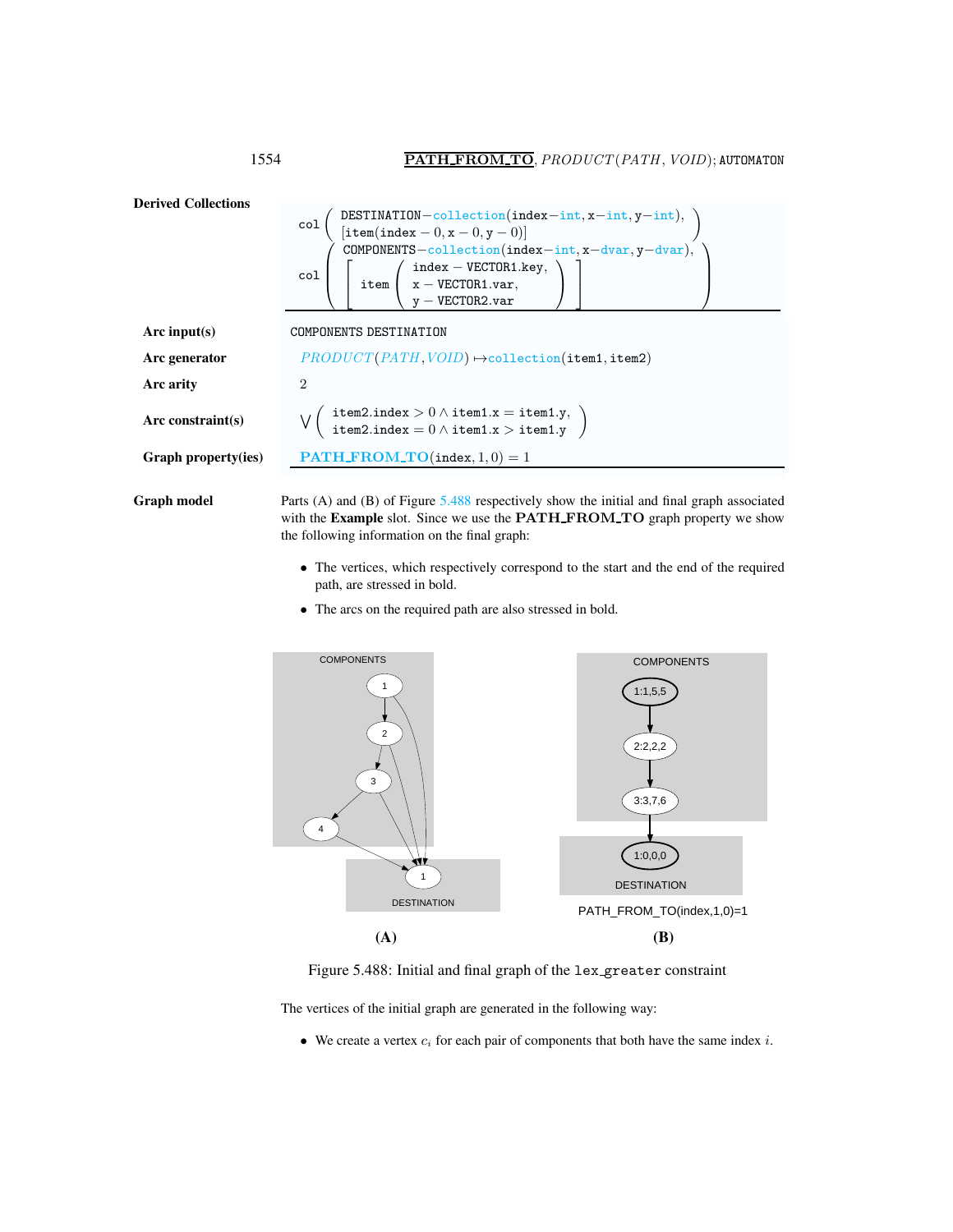$\bullet$  We create an additional dummy vertex called  $d$ .

The arcs of the initial graph are generated in the following way:

- We create an arc between  $c_i$  and  $d$ . We associate to this arc the arc constraint  $\texttt{item}_1.x > \texttt{item}_2.y.$
- We create an arc between  $c_i$  and  $c_{i+1}$ . We associate to this arc the arc constraint  $item_1.x = item_2.y.$

The lex greater constraint holds when there exist a path from  $c_1$  to d. This path can be interpreted as a sequence of *equality* constraints on the prefix of both vectors, immediately followed by a *greater than* constraint.

Signature Since the maximum value returned by the graph property PATH\_FROM\_TO is equal to 1 we can rewrite  $\textbf{PATH\_FROM\_TO}(\texttt{index}, 1, 0) = 1$  to **PATH\_FROM\_TO**(index,  $1, 0$ )  $\geq 1$ . Therefore we simplify **PATH\_FROM\_TO** to PATH FROM TO.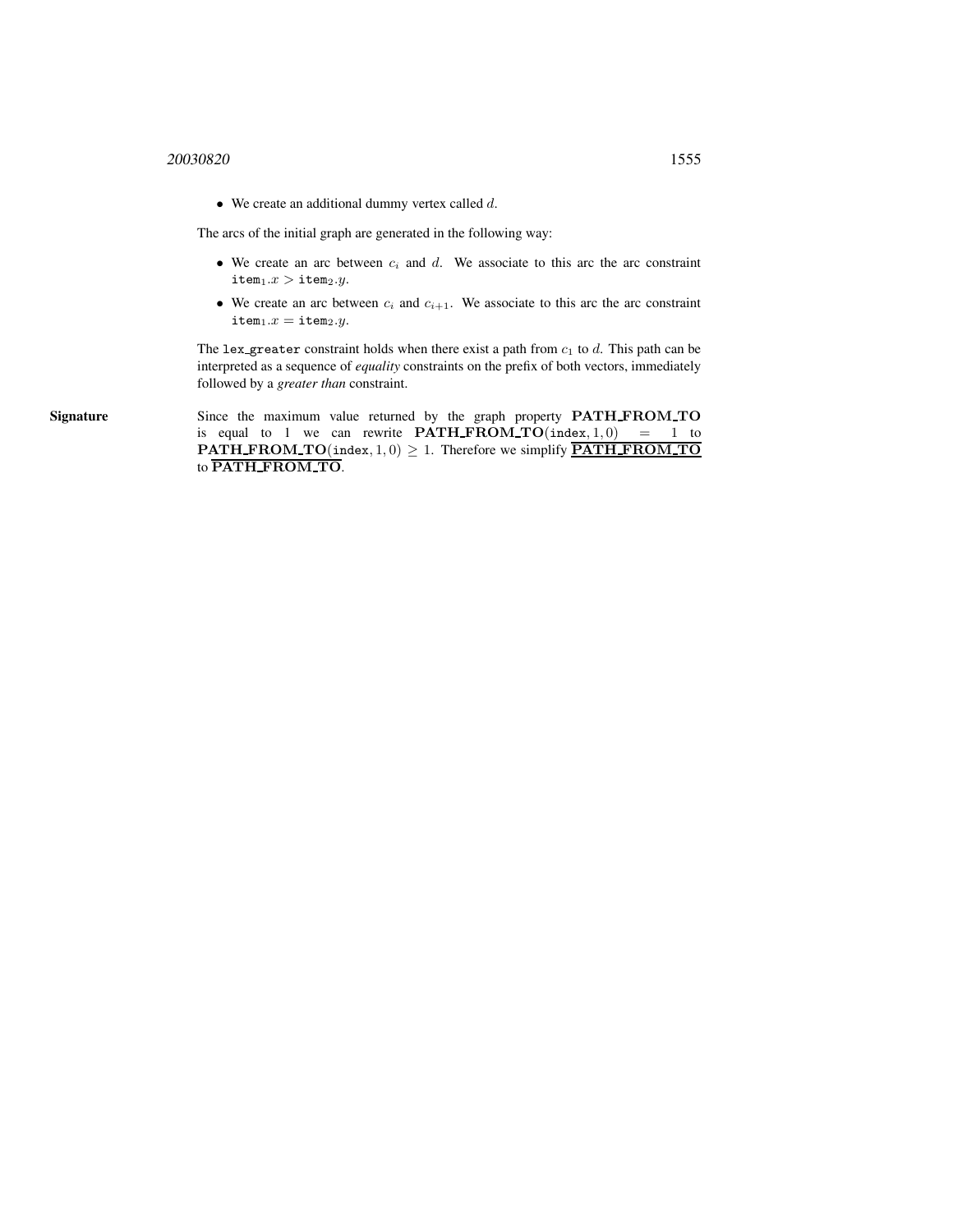Automaton Figure [5.489](#page-4-1) depicts the automaton associated with the lex-greater constraint. Let VAR1<sub>i</sub> and VAR2<sub>i</sub> respectively be the var attributes of the  $i^{th}$  items of the VECTOR1 and the VECTOR2 collections. To each pair (VAR1<sub>i</sub>, VAR2<sub>i</sub>) corresponds a signature variable  $S_i$  as well as the following signature constraint:  $(\texttt{VAR1}_i \lt \texttt{VAR2}_i \Leftrightarrow S_i = 1) \wedge (\texttt{VAR1}_i =$  $\mathtt{VAR2}_i \Leftrightarrow S_i = 2) \wedge (\mathtt{VAR1}_i > \mathtt{VAR2}_i \Leftrightarrow S_i = 3).$ 



<span id="page-4-1"></span>Figure 5.489: Automaton of the lex greater constraint



Figure 5.490: Hypergraph of the reformulation corresponding to the automaton of the lex greater constraint

<span id="page-4-0"></span>